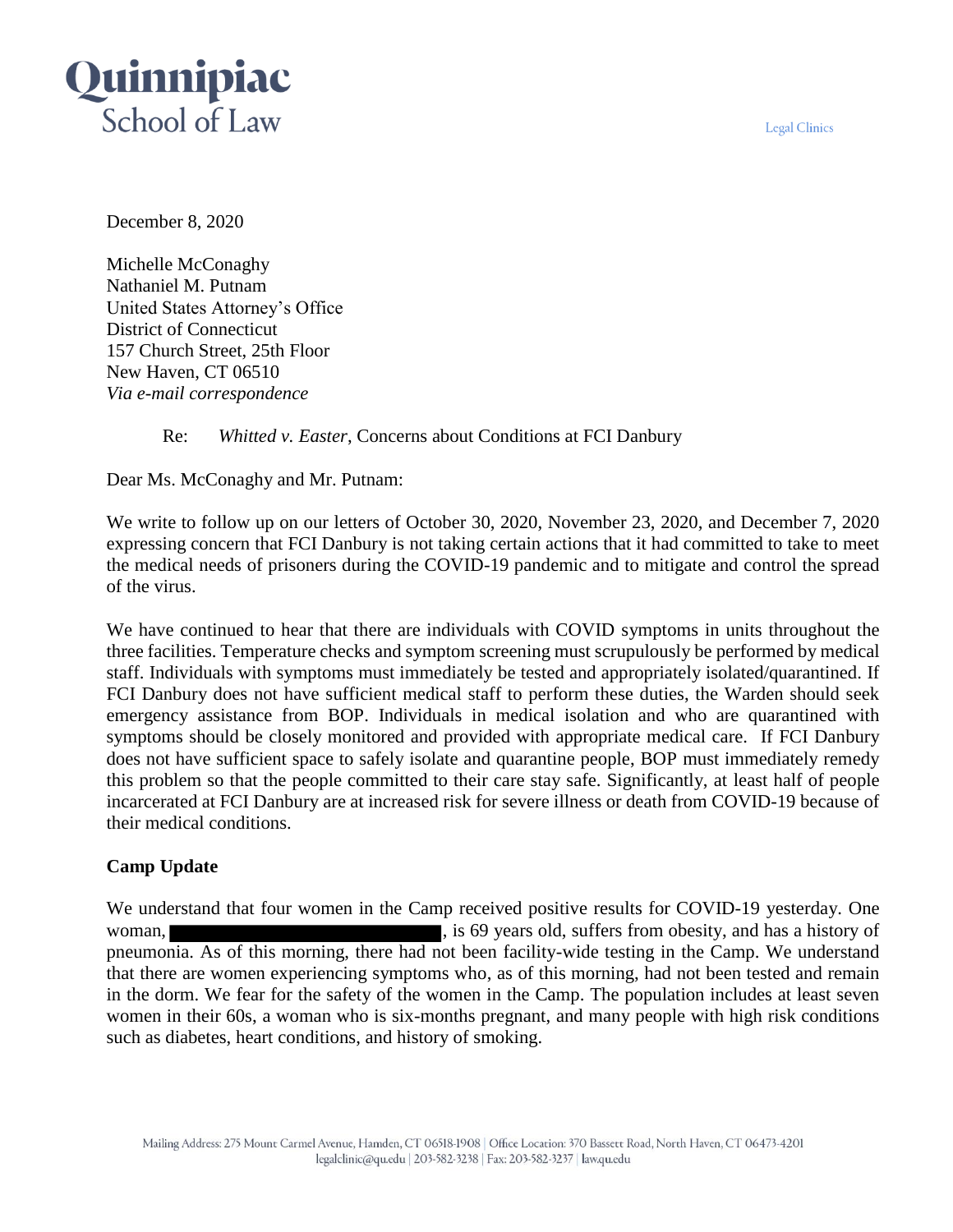We ask for immediate COVID testing of all women in the Camp (via rapid test and PCR), screening for symptoms by medical staff, and appropriate isolation/quarantine of those with symptoms pending test results. As we have noted, daily temperature checks and symptom screening did not occur in the Camp from November 23 through December 6, which allowed the spread of the virus among this vulnerable population. During this time period, women who reported symptoms were told they would not be tested because they did not have fevers.

We reiterate our request for **immediate release**, via furlough if necessary, of the women who have been approved for home confinement who are in the Camp. Continuing to hold these women in close proximity to the outbreak subjects them to unjustifiable risk. The following women are already in quarantine, have family within driving distance, and should be released **today**:

| Reg. No. | <b>Last Name</b> | <b>First</b><br><b>Name</b> | <b>Facility</b> | <b>Date Home</b><br><b>Confinement</b><br>(HC) Approved | <b>Days</b><br><b>Waiting</b> | <b>Status per BOP</b>                                                             |
|----------|------------------|-----------------------------|-----------------|---------------------------------------------------------|-------------------------------|-----------------------------------------------------------------------------------|
|          | F                | П                           | Camp            | 9/14/20                                                 | 83                            | HC date 1/19/20                                                                   |
|          | H                | Ċ                           | Camp            | $10/6/20*$                                              | 61                            | HC date 12/22                                                                     |
|          |                  | R<br>A                      | Camp            | $10/23/20*$                                             | 44                            | $HC$ date $12/15$                                                                 |
|          |                  | N                           | Camp            | 10/5/20                                                 | 62                            | Awaiting date from<br><b>RRM (RRM</b><br>seeking HC under<br>a contract facility) |
|          | M                | D                           | Camp            | 10/16/20                                                | 51                            | $HC$ date $12/15$<br>(was delayed from<br>12/2)                                   |
|          | R                | M                           | Camp            | 10/5/20                                                 | 62                            | <b>RRM</b> awaiting<br>response from<br>probation re<br>electronic<br>monitoring  |
|          |                  | R                           | Camp            | $10/23/20*$                                             | 44                            | Awaiting date from<br><b>RRM</b>                                                  |

The following women need transportation to be arranged and should be released via furlough **tomorrow**:

| Н | J | Camp | $9/21/20*$ | 76  | Probation approved<br>relocation on $11/10$ |
|---|---|------|------------|-----|---------------------------------------------|
| Н | W | Camp | 8/24/20    | 104 | Awaiting date from<br><b>RRM</b>            |

We are concerned that Corrlinks access for women in the Camp has been shut down since midday yesterday and telephones have been available only sporadically. As you know, our clients have a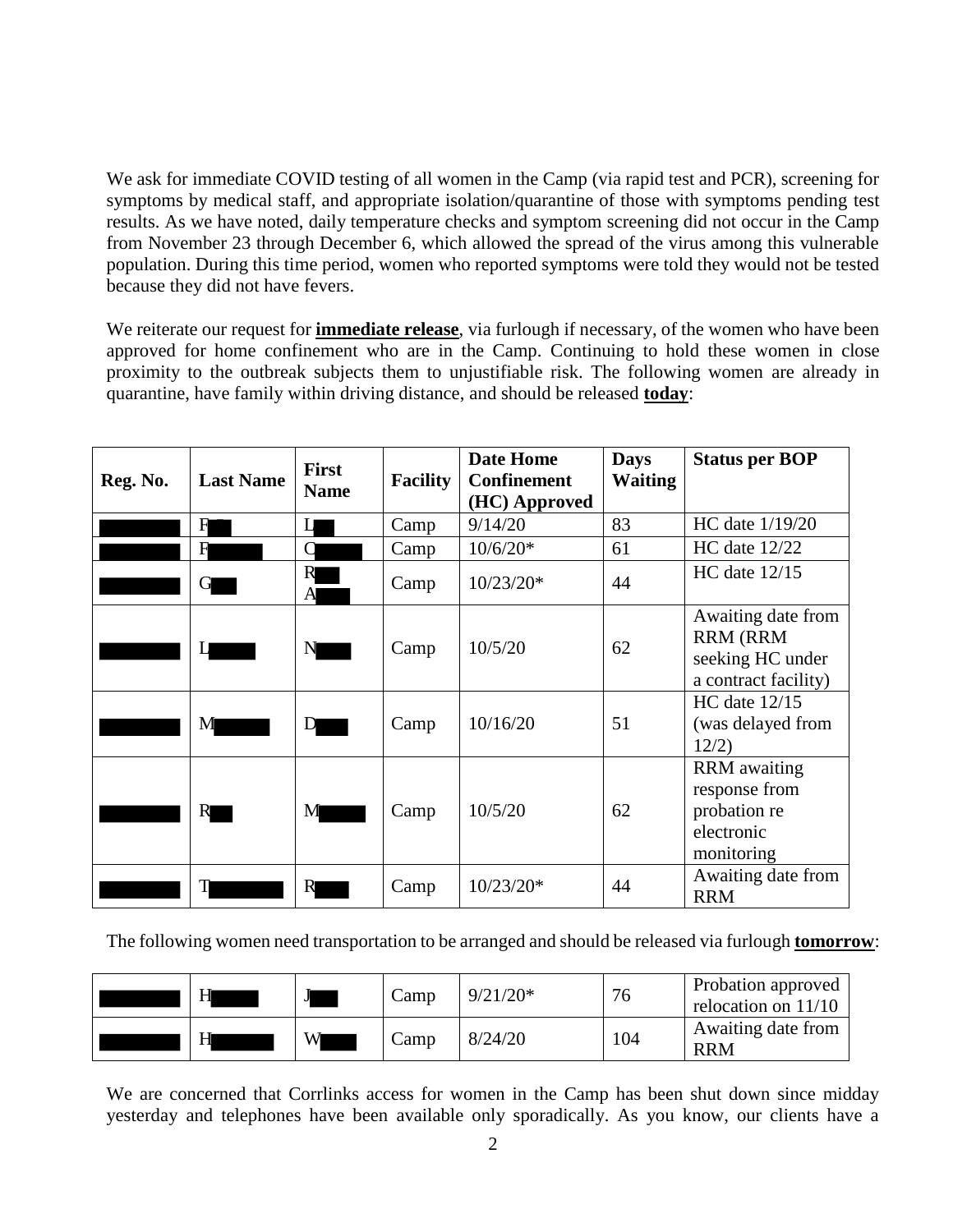constitutional right to communicate with us and we ask that their access to Corrlinks and the telephone be restored. To the extent there are health concerns with respect to use of the equipment, we ask that cleaning supplies be provided and social distancing guidelines be reiterated. Given our pressing need to speak to our clients, we ask for you to arrange **legal calls today** with the following individuals from the Camp:

### **FSL Update**

We understand that everyone was tested in the FSL yesterday afternoon via PCR test. We ask that rapid testing be used as well given the BOP's reported lag in results from the PCR testing. Appropriate space needs to be utilized for isolation and quarantine: yesterday a very ill woman was placed in the cold library with no bed.

Given the vulnerability of the women in the FSL to the COVID outbreak in that facility, we reiterate our request for **immediate release**, via furlough if necessary, of the women who have been approved for home confinement who are in the FSL. The following women, all of whom have family within driving distance, should be released **today**:

|  | н | <b>FSL</b> | 9/16/20  | 81 | HC date 12/17/20<br>but told by case<br>manager it will be<br>delayed |
|--|---|------------|----------|----|-----------------------------------------------------------------------|
|  |   | <b>FSL</b> | 10/21/20 | 46 | HC date 1/7/21                                                        |
|  | н | <b>FSL</b> | 9/16/20  | 81 | HC date $12/15$<br>(was delayed from<br>12/8                          |

The following women need transportation to be arranged and should be released via furlough **tomorrow**:

|   | ĸ | <b>FSL</b> | 1/2/20 | 34 | HC date 12/7/20<br>but will be delayed |
|---|---|------------|--------|----|----------------------------------------|
| H | J | <b>FSL</b> | 1/2/20 | 34 | Awaiting date from<br><b>RRM</b>       |

#### **Release of Men**

The following men, approved for home confinement and going home to New Jersey and New York, should be released via furlough **today**:

| D | M | Men's | $11/20/20*$ | 16 | HC date 12/15/20                 |
|---|---|-------|-------------|----|----------------------------------|
| M |   | Men's | $1/6/20*$   | 30 | Awaiting date from<br><b>RRM</b> |